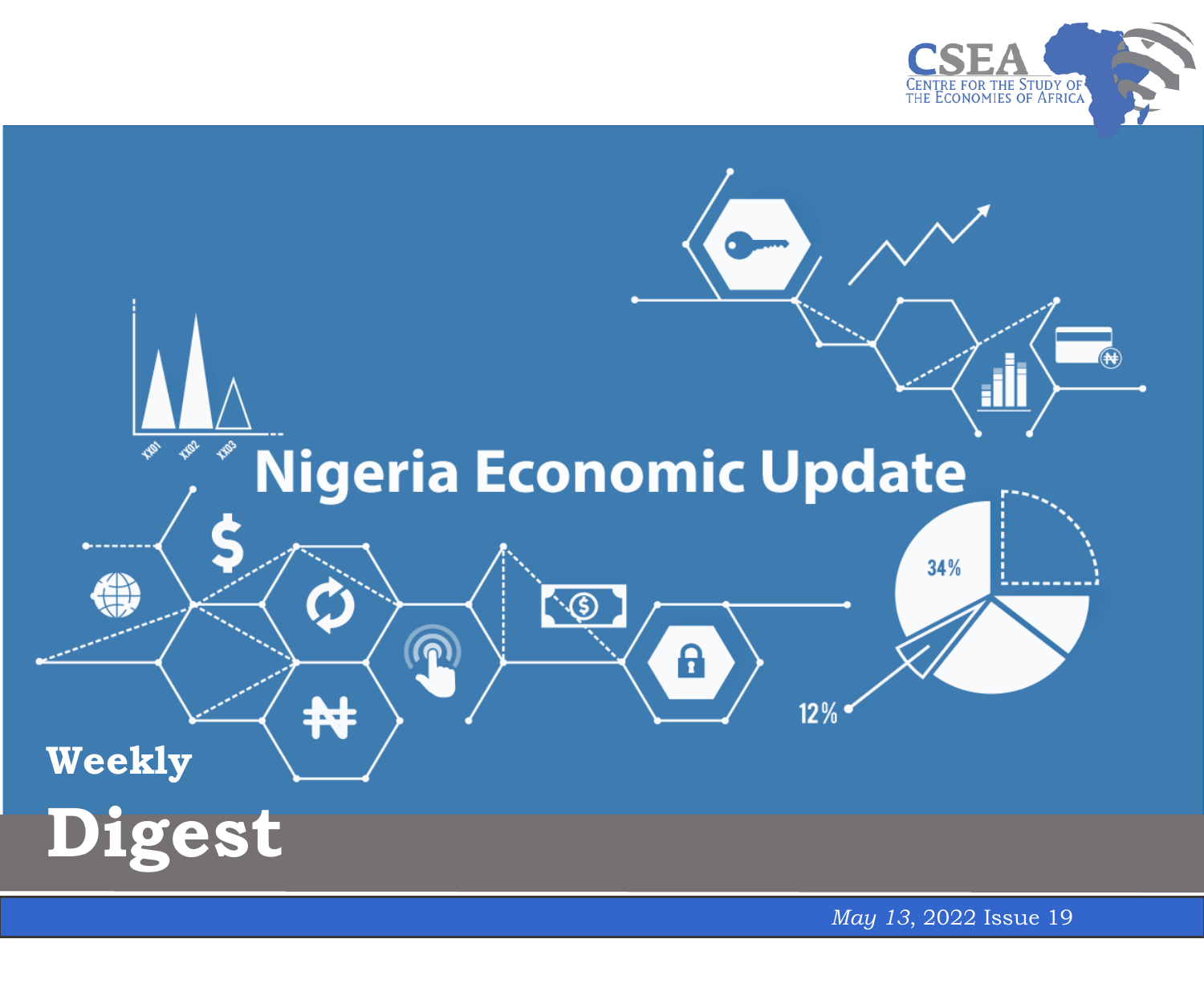## *Nigeria opens four additional land borders*

In August 2019, the Nigerian government closed all land borders to check the smuggling of products, especially rice and petroleum products, and other illicit cross-border activities. In December 2020, sixteen months after the closure, the government began the phased reopening of land borders and started with four borders - Illela, Maigatari, Mfun, and Seme. Sequel to the phased approach, on April 23rd, 2022, four additional borders – Idiroko, Jibiya, Kamba, and Ikon were opened.<sup>1</sup> The closure of the borders contradicts the principle guiding the African Continental Free Trade Agreement (AfCFTA), to which Nigeria is a signatory. The agreement seeks to ensure people's free movement and transfer of goods, technology, and knowledge within the continent, fostering intra-Africa trade. Therefore, the reopening of the borders indicates Nigeria's readiness and commitment to the regional free trade agreement. Nigeria has a lot to benefit from AfCFTA, but the benefit depends on several factors, including infrastructure, security, cost of doing business, and skills. Deliberate government efforts at improving security and infrastructure, especially electricity, roads linking Nigeria to other African countries, and the port conditions would increase the country's gains from the agreement. Also, there is a need for the government to address the porous state of our borders, thereby ensuring that they are not routes for the smuggling of arms, harmful substances, petroleum products, and agricultural products.

## *Inflation Rises in April 2022*

The latest report on inflation and consumer price index (CPI) by the National Bureau of Statistics (NBS) shows that Nigeria's inflation rate increased to 16.82 percent in April 2022.<sup>3</sup> This is 0.9 percent points higher than the 15.92 percent in the previous month, but 1.3 percent points lower than 18.23 percent in April 2021. With the latest inflation figure, the Nigerian economy has experienced a gradual increase in headline inflation since the beginning of the year  $(15.6)$ percent in January), which has eroded consumers' purchasing power and worsened the economic hardship of people, especially the poor. The continuous rise in the inflation rate is partly due to the economic disruptions caused by the Russia-Ukraine war, resulting in spikes in commodity prices. In addition, the occurrence of fuel scarcity in the last three months has also contributed to the high inflation through increased cost of transportation. Policies that would directly boost domestic production and reduce reliance on imported products, including refined petroleum products, would help curtail the effects of imported inflation and fuel scarcity on the price levels.

## **Africa account for less than 15 percent of Nigeria's Exports**

 total exports (valued at ₦773.83 billion) in the quarter under review. Also, Africa accounted for just 2.92 percent of According to the Q1 2022 statistical bulletin of the National Bureau of Statistics (NBS), Nigeria exported N5.77 trillion worth of goods in Q4 2021. Further breakdown of the data by region showed that most of the total exports, about 41.76 percent (valued at N2,408.39 billion), were exported to Europe, and Asia accounted for 32.52 percent (valued at ₦1,875.56 billion).<sup>2</sup> Africa lags behind these two regions, accounting for 13.42 percent of the country's Nigeria's ₦5.94 trillion worth of imports in the same period, coming behind every other region (except Oceania) by a wide margin. These statistics indicate that Nigeria's trade relation with Africa is low compared to other world regions. Nigeria's low exports to African countries are partly due to Nigeria's exports composition. The exports are majorly raw materials and unrefined products whose demand is within the continent is low due to the production of similar products and weak integration. Therefore, to benefit from the African Continental Free Trade Area (AfCFTA) agreement, the Nigerian Government needs to strengthen its industrial policies to support the manufacturing sector. The support would increase their production capacity and enable them to prioritise products in high demand in African countries. Hence, action towards full implementation of plans such as the National Industrial Revolution Plan (NIRP), which focuses on strengthening the industrial sector by focusing on products that Nigeria has a comparative advantage in producing. Also, increased investment in physical and digital infrastructure that links Nigeria to other African countries should improve Nigeria – African countries' trade relations.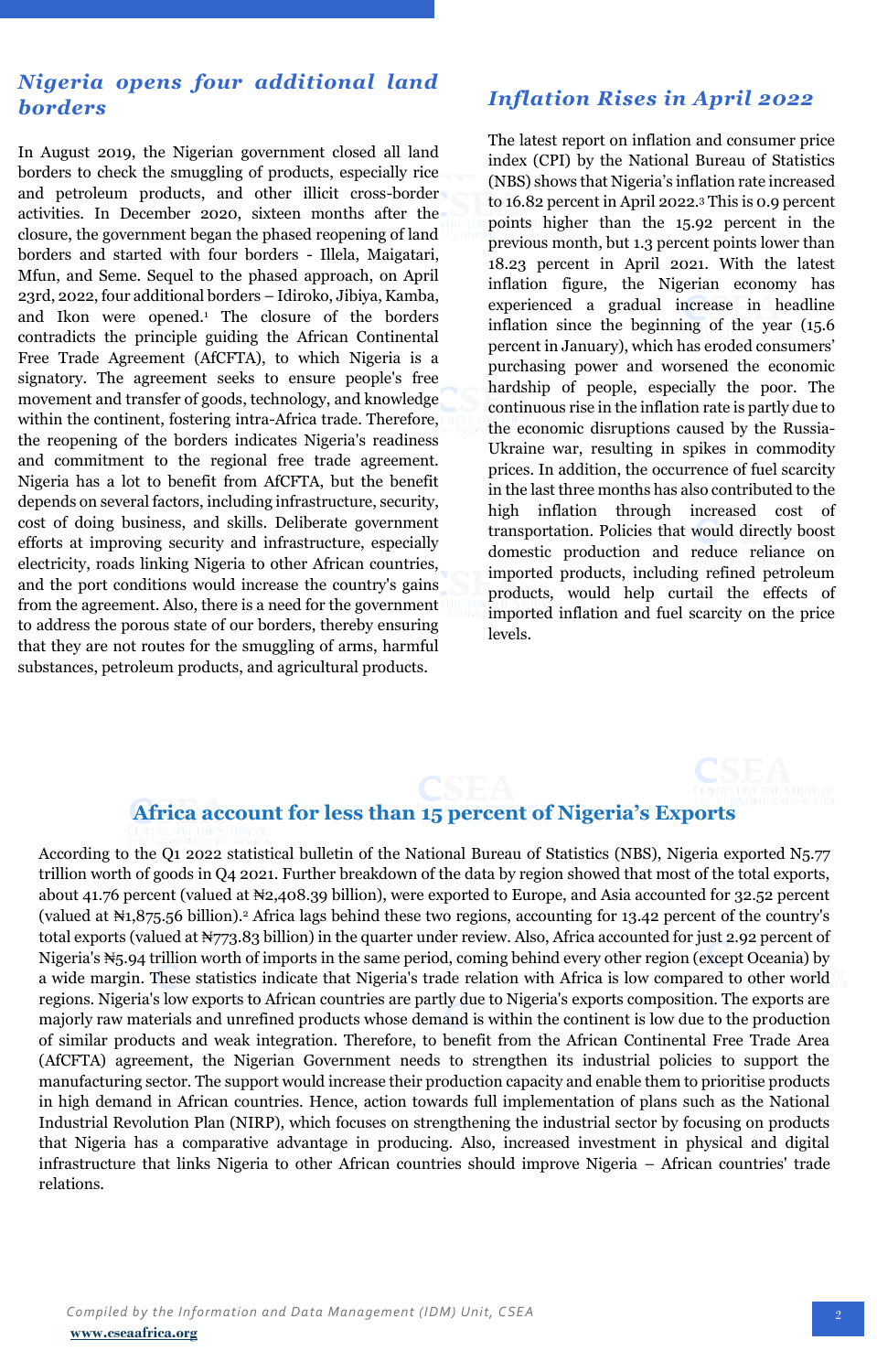| <b>ECONOMIC SNAPSHOT</b>                           |                |                   |
|----------------------------------------------------|----------------|-------------------|
| <b>Quarterly Indicators</b>                        | '21Q3          | '21Q4             |
| <b>GDP Growth Rate (%)</b>                         | 4.03           | 3.98              |
| Oil GDP (%)                                        | $-10.73$       | $-8.06$           |
| Non-oil GDP (%)                                    | 5.44           | 4.73              |
| <b>Unemployment Rate (%)</b>                       | <b>NA</b>      | <b>NA</b>         |
| Foreign Direct Investment (US \$ Million)          | 107.81         | 358.23            |
| <b>Portfolio Investment (US \$Millions)</b>        | 1,217.21       | 642.87            |
| Other Investment (US \$Million)                    | 406.35         | 1,186.53          |
| <b>External Debt (FGN &amp; States-N'Trillion)</b> | 15.57          | 15.86             |
| Domestic Debt (FGN + States & FCT N'Trillion)      | 22.43          | 23.70             |
| <b>Manufacturing Capacity utilization (%)</b>      | <b>NA</b>      | <b>NA</b>         |
| <b>Monthly Indicators</b>                          | <b>Mar '21</b> | <b>Mar '22</b>    |
| Headline Inflation (%)                             | 18.17          | 5.92              |
| Food Sub-Index (%)                                 | 22.95          | 17.2              |
| Core Sub-Index (%)                                 | 12.67          | 13.91             |
| External Reserves (End Period) (US\$ Billion)      | 34.82          | 39.55             |
| Official Rate Approx. (N/US\$)                     | 379.5          | 415.25            |
| <b>BDC Rate Approx. (N/US\$)</b>                   | <b>NA</b>      | NА                |
| <b>Manufacturing PMI</b>                           | 49.6           | 50.1 <sup>a</sup> |
| <b>Non-Manufacturing PMI</b>                       | 47.6           | 49.0 $a$          |
| Average Crude Oil Price (US\$/Barrel)              | 45.7           | 121.23            |
| Petrol (PMS-N/litre)                               | 165.70         | 185.3             |
| Diesel (AGO -N/Litre)                              | 224.37         | 235.41            |
| <b>Kerosene (HHK -N/Litre</b>                      | 352.79         | 564.55            |
| Liquefied Petroleum Gas (Cooking Gas) (N/5Kg)      | 1,949.75       | 3,778.3           |
| <b>MPR (%)</b>                                     | 11.5           | 11.5              |
| <b>CRR (%)</b>                                     | 27.5           | 27.5              |
| T-Bill Rate (%)                                    | 2.00           | 1.75              |
| <b>Savings Deposit Rate (%)</b>                    | 1.86           | 1.28              |
| Prime Lending (%)                                  | 11.13          | 11.84             |
| <b>Maximum Lending (%)</b>                         | 28.74          | 26.61             |
| <b>Narrow Money (N'Million)</b>                    | 15,976,622.22  | 19,608,338.79     |
| <b>Broad Money (N'Million)</b>                     | 38,288,212.81  | 45,654,456.11     |
| <b>Net Domestic Credit (N'Million)</b>             | 43,503,924.95  | 52,691,546.97     |
| Credit to the Government (Net) (N'Million)         | 12,066,876.87  | 16,319,622.95     |
| <b>Credit to the Private Sector (N'Million)</b>    | 31,437,048.08  | 36,371,924.02     |
| <b>Currency in Circulation (N'Million)</b>         | 2,808,734.33   | 3,245,597.55      |
| <b>FAAC (N'Billion)</b>                            | 601.11         | 590.55            |

**CENTRE FOR THE STUDY OF** 

**\***Revised GDP figures/tentative figures NA: Not Available